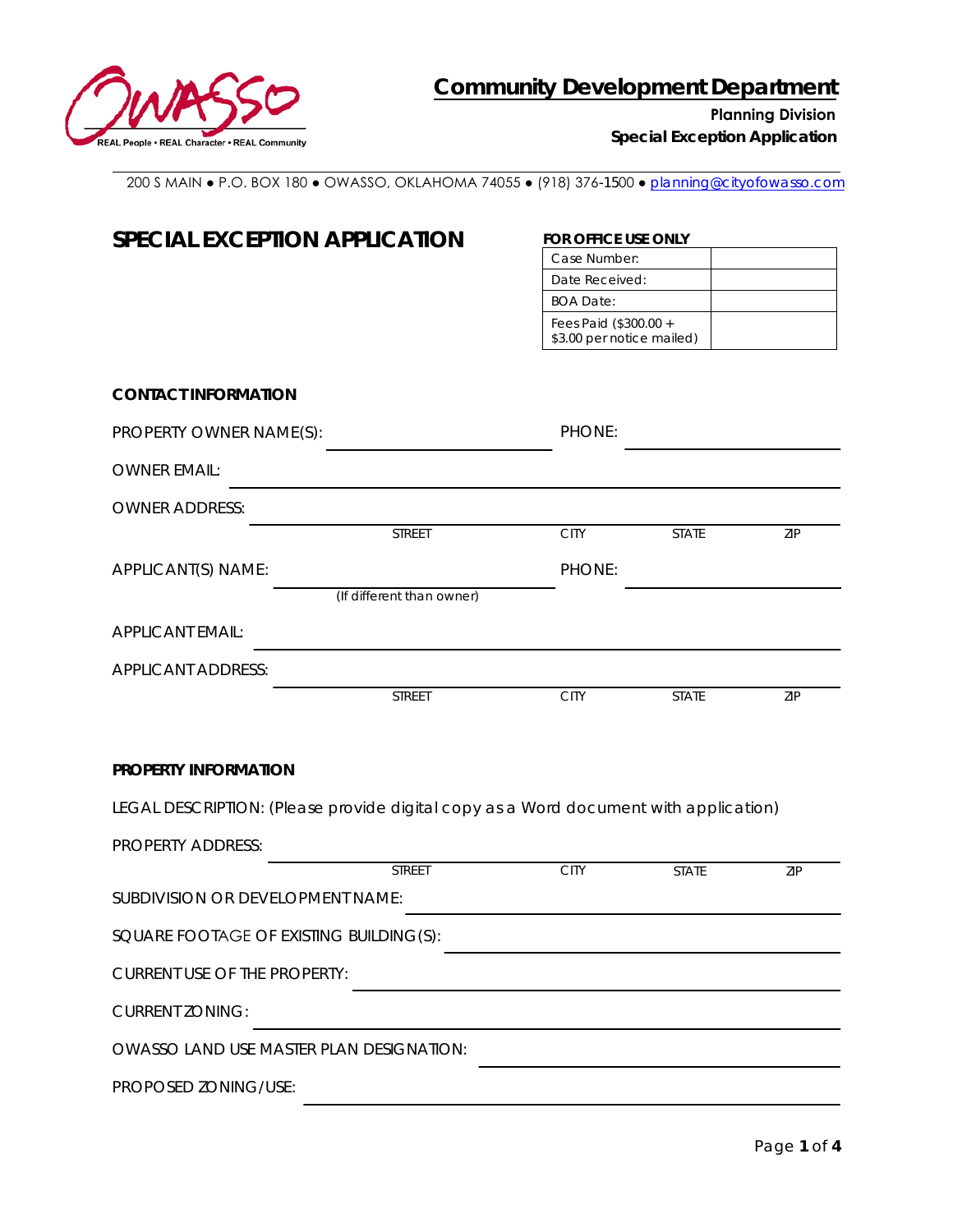

**Planning Division**

*Special Exception Application*

200 S MAIN ● P.O. BOX 180 ● OWASSO, OKLAHOMA 74055 ● (918) 376-1500 ● [planning@cityofowasso.com](mailto:planning@cityofowasso.com)

Describe the specifics of the request. Indicate pertinent uses, distances, dimensions, etc. Include any plot plans, photographs, and other factual information that will support the request. (You may attach this information)

## **SITE PLAN**

A site plan drawn to scale (no smaller than 1"=20') shall be submitted with the application and shall contain the following:



Location of the proposed structure with dimensions from the property lines

Dimensions of the structure including total height

If available, images of the proposed structure or a similar structure

Is there a homeowners' association that requires the structure to be approved?

| ۰.<br>٧<br>× |
|--------------|
|--------------|

Yes No

*If yes, applicant shall secure approval letter from their homeowners' association prior to the application being heard by the Board of Adjustment.*

#### **IMPORTANT INFORMATION**

The [Board of Adjustment](https://www.cityofowasso.com/569/Board-of-Adjustment) (BOA) may grant a special exception after finding the Special Exception will be in harmony with the spirit and intent of the Owasso Zoning Code, and that the request will not be injurious to the neighborhood or otherwise detrimental to the public welfare.

The BOA, in granting a special exception, shall prescribe appropriate conditions and safeguards, and may require such evidence and guarantee or bonds as it may deem necessary to enforce compliance with the conditions attached.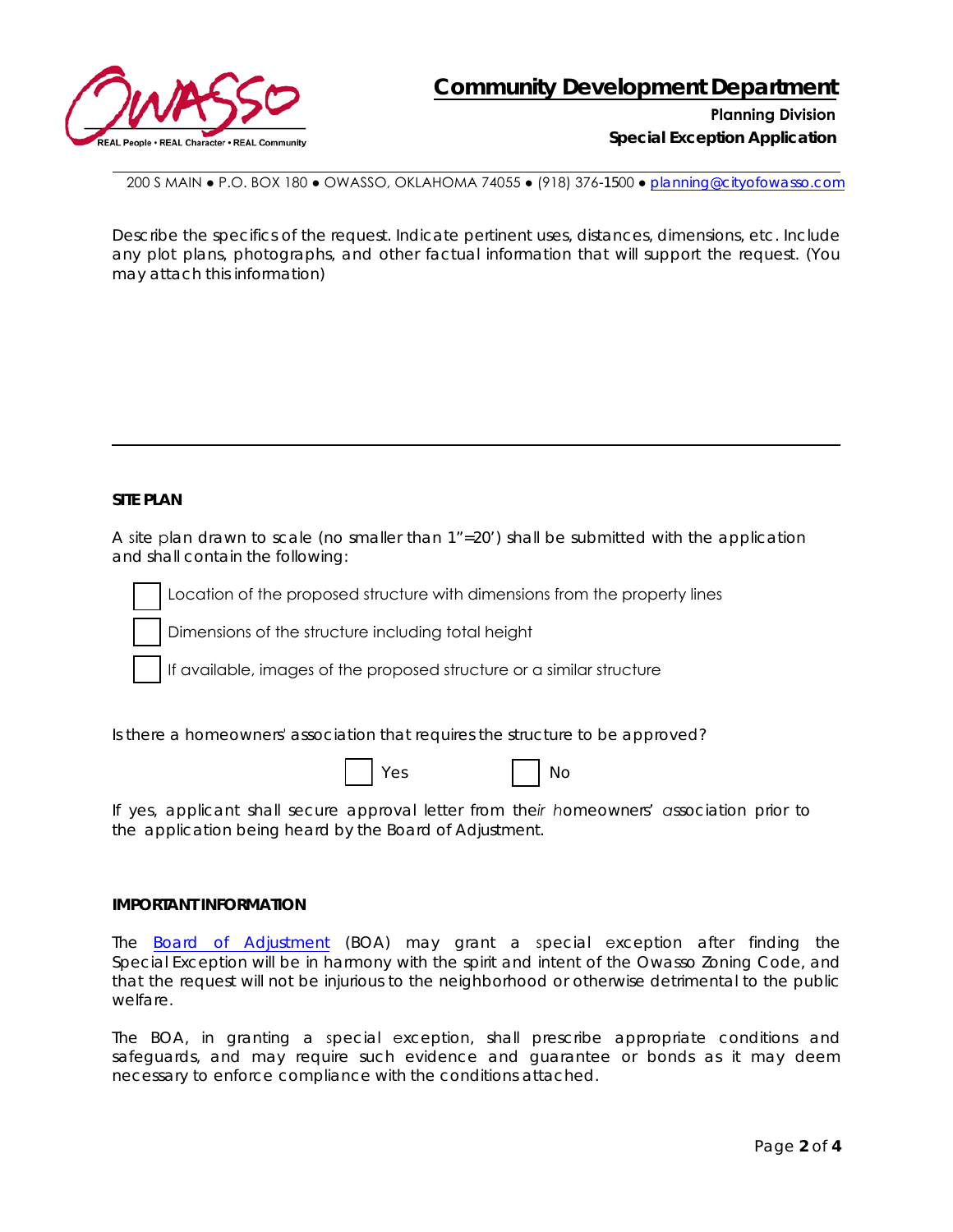

*Special Exception Application* 

200 S MAIN ● P.O. BOX 180 ● OWASSO, OKLAHOMA 74055 ● (918) 376-1500 ● [planning@cityofowasso.com](mailto:planning@cityofowasso.com)

## **CARPORTS**

If the request is for a carport, the following will be evaluated and reported to the Board:

- Are there other carports in the front yard setback within three hundred (300) feet of the subject property?
- Does the main residential structure on the property have a functional garage?
- Is there adequate room on the side or in the backyard of the property to accommodate either a one-car or two-car carport?
- Is the carport necessary to alleviate a physical condition on or adjacent to the subject property that is causing property damage to parked vehicles?
- Are carports governed privately by a currently functioning homeowners' association, neighborhood board, or architectural review board? (If yes, applicant shall get an approval letter from said body prior to submitting an application to the City for a special exception.)

For more information on the requirements for carports, please refer to the Section titled "Accessory Uses and Structures in Residential Districts" in the Chapter governing "Residential District Provisions" in the [Owasso Zoning Code.](https://cityofowasso.com/DocumentCenter/View/2378/Owasso-Zoning-Code?bidId=)

### **PUBLICATION NOTICE**

| Who is the person that shall be billed for publication? |                           |                 |              |           |  |  |
|---------------------------------------------------------|---------------------------|-----------------|--------------|-----------|--|--|
|                                                         | Present Owner             | Agent for Owner |              | Purchaser |  |  |
|                                                         | <b>Attorney for Owner</b> |                 |              | Other     |  |  |
| <b>MAILING ADDRESS:</b>                                 |                           |                 |              |           |  |  |
|                                                         | <b>STREET</b>             | <b>CITY</b>     | <b>STATE</b> | ZIP       |  |  |
| PHONE:                                                  |                           |                 |              |           |  |  |
| <b>EMAIL ADDRESS:</b>                                   |                           |                 |              |           |  |  |

*The individual checked above will be billed directly from the local newspaper for the advertising cost of the notice publication.*